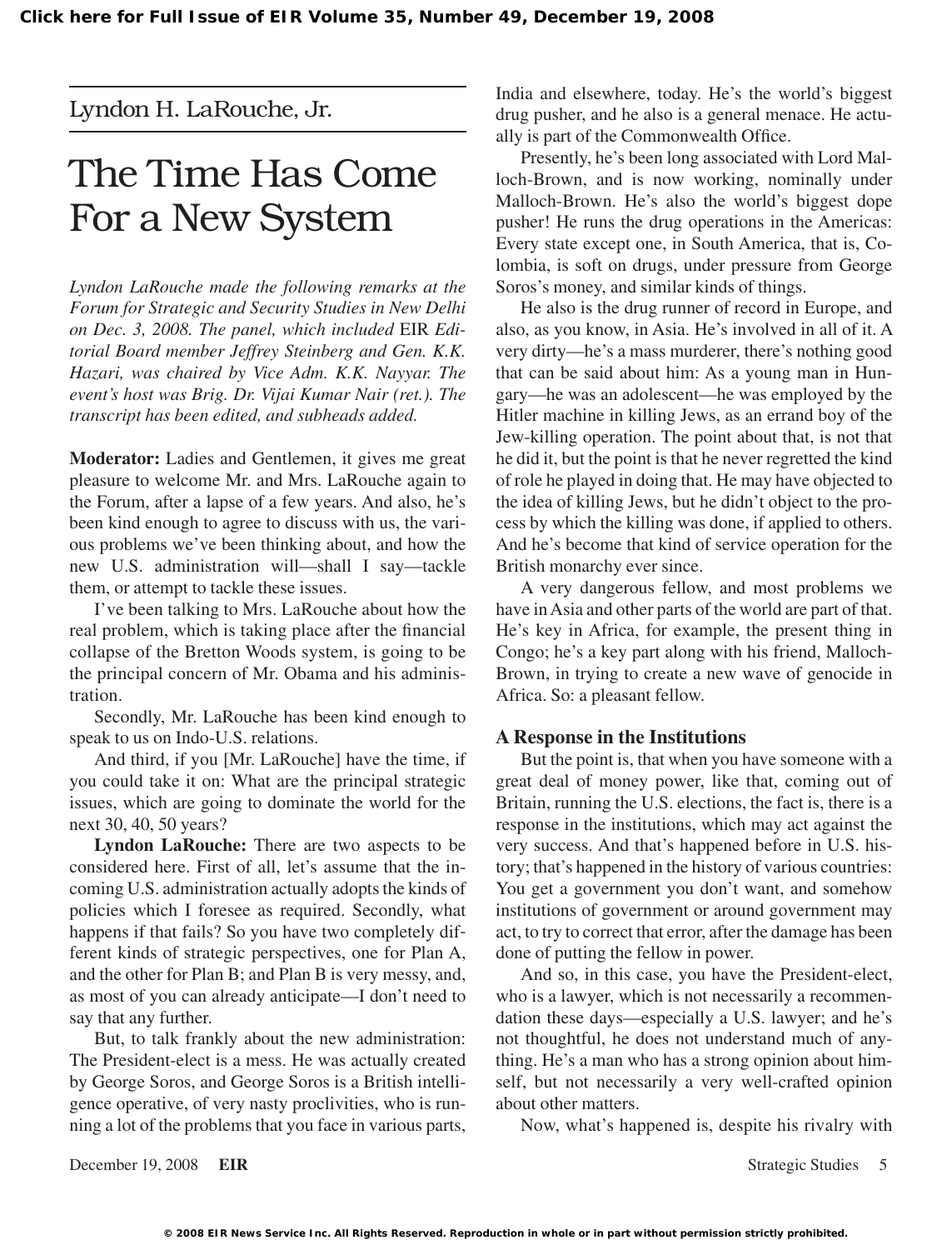Hillary Clinton in the recent campaign, the administration he has, in terms of his present appointments, is largely either Hillary people, or people who would be friendly to Hillary. For example, you have Gen. James Jones, a very competent officer with a well-known history; we know his history from three successions. We know Gen. Joseph Hoar, who is his predecessor, and the predecessor of the predecessor—very clean fellows; we know pretty much how they think, and they're very reliable people. He's in, in a competent position.

We have other key positions: Hillary will be the Secretary of State, and she will have active powers. Bill Clinton will not be in the government, but he will have some kind of acknowledgment of his existence by the government, and he will continue to play a key role on behalf of the United States.

If you look through the list as I see it,

there are a few bad apples here and there, like Rahm Emanuel from Chicago, who is very close to the President-elect. *But!* What I see, is, in terms of operation of a government, under conditions of national and global crisis, it isthe leaders of institutions which deal with the crisis which are crucial. Sometimes, the government runs the head of state, or the head of government, and we're in that kind of situation, where that is possible.

Now: For this situation, I'm in a very special kind of situation, where my influence, because I'm senior, among other things, and have been through many wars, and am well-known by many people in government they're afraid of me, but they like me, and they like me when they have a problem they think I can help on. So, I will be playing a significant part, according to indications presently, probably, in this government.

### **The Financial Mess Is Coming Down**

And the key thing, which is of primary concern, is the fact that the international monetary-financial system of the world is presently disintegrating. Many people like to pretend that's not true, but it is true. We have outstanding obligations, in the name of derivatives, which run to about \$1.4 quadrillion. And this mess is coming down. The entirety of the crisis is not a bottomup crisis: It's a top-down crisis. From about 1987, we



*Lyndon LaRouche addresses the forum. A Four-Power alliance for a new global financial system is required immediately, he said, because the present system is dead.*

have built up this financial derivatives bubble, which has taken over more and more of the world. This system is now collapsing. This collapse, taking \$1.4 estimated quadrillion of obligations, short-term obligations of speculative nature, are coming crashing down, and there's no bottom to this crash. The only thing you can do—in a crash of this magnitude, which we have not seen in modern European civilization at any point, up to this time—the last time we saw something like that in Europe, was during the 14th Century, which was called the New Dark Age; that's the last time we saw something like this.

Now we can deal with a New Dark Age type of crash. What it means is going to the principle of *bankruptcy*: You put the system into bankruptcy, by governments, and you sort out what you know must be paid, because it's needed, it's needed to keep the society functioning and going. And you know what is trash. And you put the trash to one side, and create a new monetary-financial system, or a new financial system, and start from there.

And you have to do it quickly, because we're in a world crisis: China is collapsing now, in a chain-reaction collapse of its export economy, which is a disaster for it, and portends a potential political crisis inside the country, a *major* strategic political crisis. That's the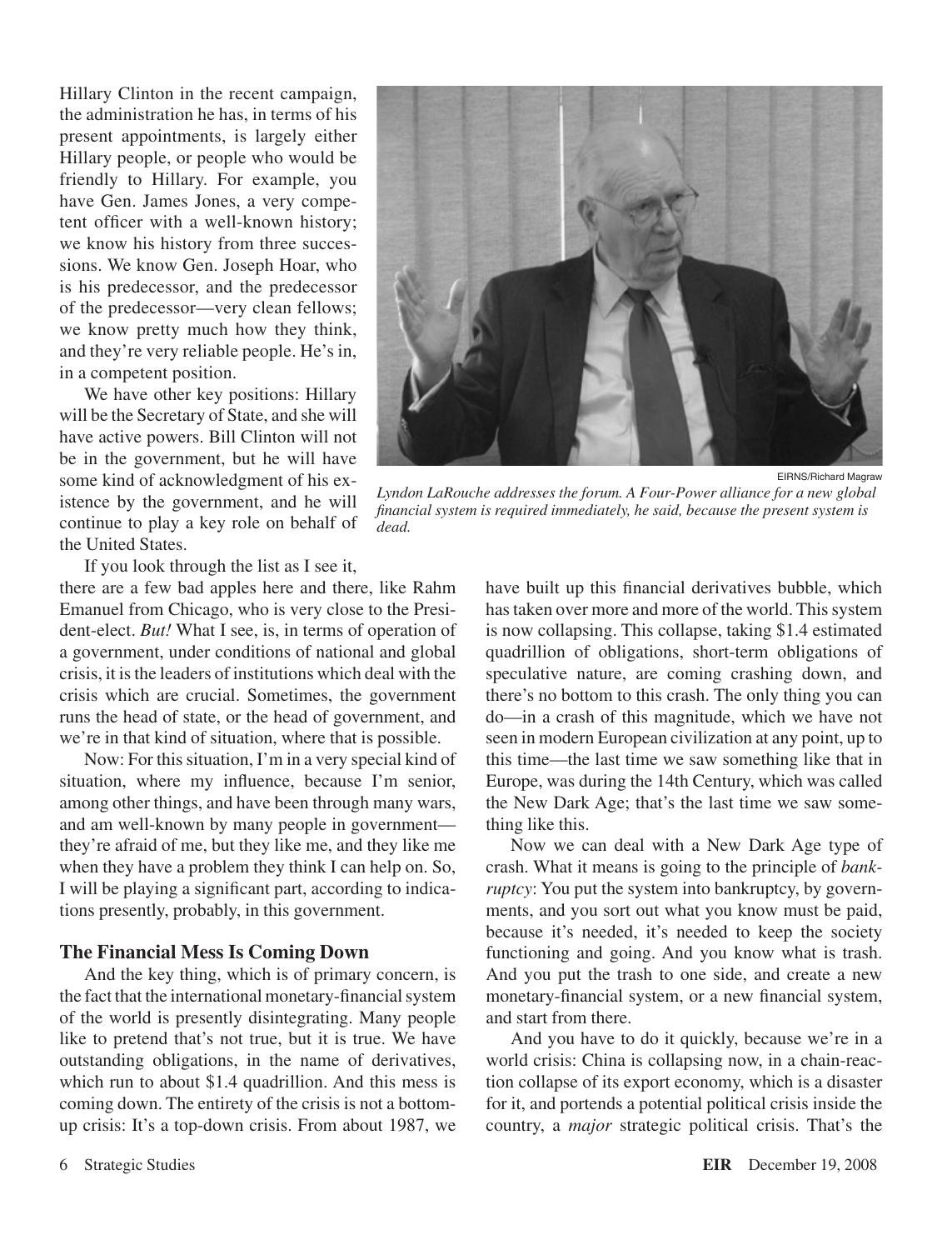threat. We have similar kinds of situations throughout the world. Europe is about to collapse, western and central Europe are about to collapse. Russia is going through an existential crisis: It thought that it was going to be exempt from a crisis in the United States and elsewhere, and it now has found out that's not the case. When this system goes, everybody goes.

India, of course, is in a relatively favorable position, because of the lower ratio of dependency on foreign exports, and dealing with the internal population, the lower 63%—at least there's an element of stability in the process, so you're starting from an advantageous relative position, in terms of internal security and general security for dealing with the crisis. But other countries are in a much more precarious situation. Russia's situation is less precarious than China's. China's situation is *very* precarious.And the entire SouthwestAsia is a mess.

So, in this situation, we have to solve the problem immediately.

Now, what I propose, which is rather unique, in the sense that it's unique to the United States: We have a Constitution unlike any other nation on the planet. Our Constitution saysthat money can not be created, except by the will of government. We are a *credit system, not a monetary system.* Most of the world—including the United States—is a partner in a monetary system. We don't own the monetary system. We have agreements with a monetary system as nations, but we don't control it, it's not ours. And because it's not ours, it was possible to do this derivatives speculation: that is, to create fantastic credit, on the basis of 11:1 and things like that, of debt. You issue some phony money, you call it a debt, you capitalize it at a rate of 11 times or so the price; you create a vast market of debt, which is greater than the entire world's debt, otherwise. And this comes crashing down on you. There's only one thing you can do: You have to put the debt into bankruptcy, bankruptcy reorganization.

Now, to do that, you have to make one change, which we made a long time ago in principle, constitutionally. The United States is not a monetary system. Our system is, by our Constitution, not a monetary system—it's a credit system. That is, the creation of money, or the creation of government obligations tantamount to money, can not be established, except by the consent of the Congress—by the Presidency, with the consent of the Congress. This credit can be uttered for government support for investments, public works, that sort of thing. Or, it can also be simply monetized. But in the end, it is monetized, because that's when you use this stuff for loans, you put this credit out as loans, and the stuff becomes matured, then it comes back into the system as a monetary aggregate, in repayment of those loans under government conditions.

### **A Four-Power Nucleus To Change the World**

What we can do is this: There are four nations on this planet, which are significantly large and important enough, that they could, if willing, make a decision which would eventually change the direction of affairs on the planet. These four nations are: the United States, itself, because of our Constitution, which is advantageous; Russia, because of its particular position, which is not merely its financial position, but the northern part of Eurasia, containsrawmaterialsresources, which have not been developed, but could be developed. These are absolutely essential for development, and it can not be done by simply ripping the ground; you have to go in there and develop the resources. As for China: China has a real crisis. The majority of its population is extremely poor, and there is no hope for much improvement without a development program in China. Under the present rate, there is not enough development to stabilize the country. India is more stabilized, but it also has a similar problem, long term, of a lot of very poor people, who are going to be a growing population, and they're going to have demands, and legitimate demands.

So therefore, we all have this problem, of how do we expand the capacity for carrying the world's population in a stable, growing way, which can't be done under the present monetary system. So therefore, if these four nations agree to form a nucleus, in recognition of *defense* against this crisis, then we can change the world.

Now, we require a U.S. government which is willing and has the understanding of what its responsibilities are in a such a system of cooperation. For example: Those four nations in cooperation—well, Japan will come in right away; Korea will come in right away; some nations in South Asia will come in right away; Africa will welcome this development; some countries in South America will welcome it. The United States population will welcome it, very quickly—maybe not immediately, but very quickly. And we simply have to have a government that'll do that.

Now, because of the internal crisis in the United States now—that is, we've had a breakdown crisis of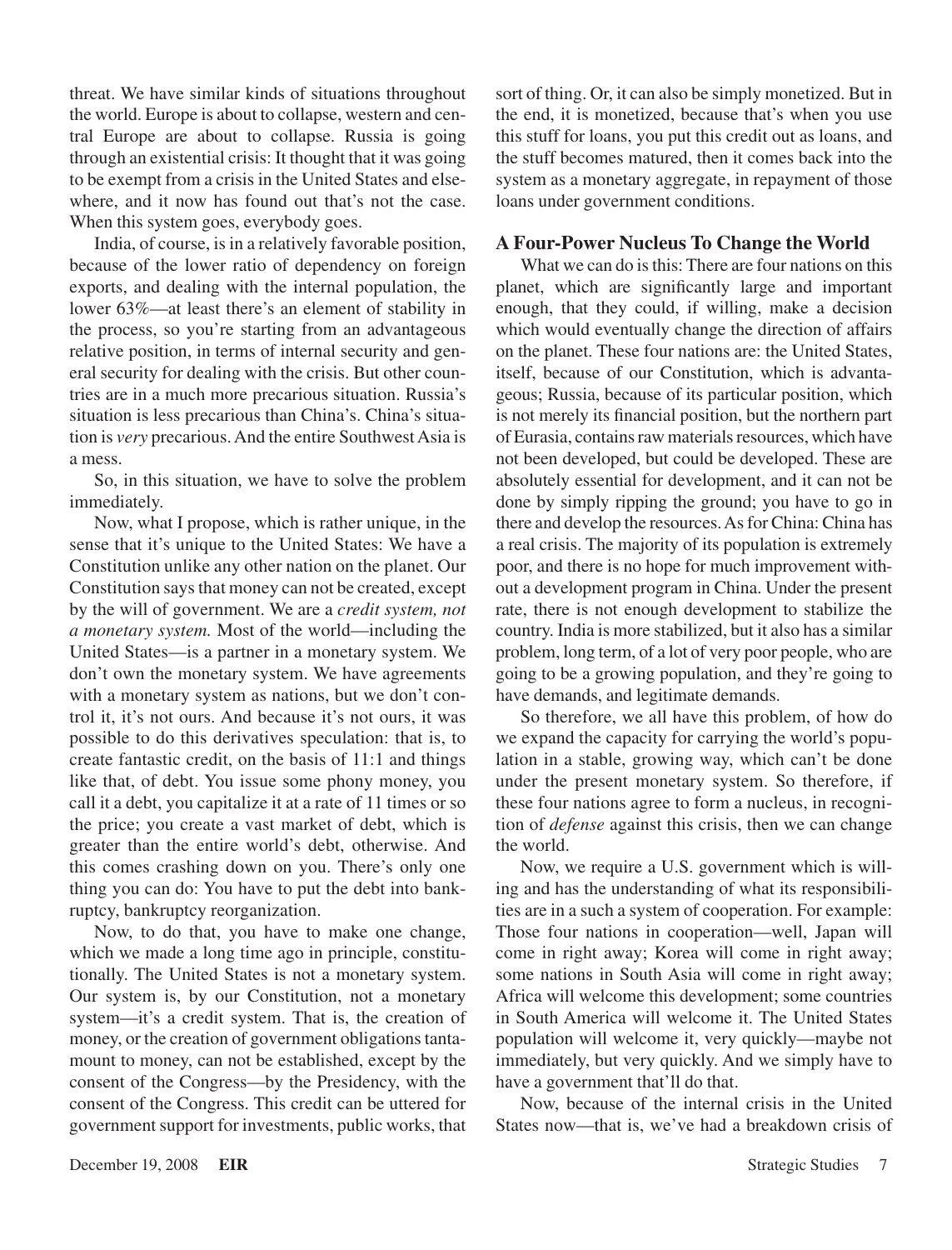the U.S. system, the monetary-financial system, and economic system, since the end of July 2007. I happened to forecast this thing, and therefore, since it's happened, I get a lot of credit for having forecast disaster, which usually is not the way to become popular. But, so, more and more bankers, including Federal bankers and Federal Reserve System bankers, and others, have realized I'm right. And people inside the incoming administration, who will be officials or leading advisors to the administration, agree with me.

The question is how. There are two views of this: My initial view was, go directly to these four governments, the United States itself, India, Russia, China, and sponsor the idea of an agreement to deal with this particular crisis in this way, by creating a new credit system to replace the present bankrupt monetary system. Everybody needs it, and it's not a matter of liking the other fellow; it's a matter of, you need his support, to get the job done.

If we do that, and if we get this administration to do what it has to do to make that work—and we'll know that by January-February, whether we're in that direction or not—in that case, I'll be playing a key part in this. And if this policy is actually adopted, by the incoming administration, then my role will be defined accordingly, and therefore, I can say certain things about what's going to happen, with that understanding: that if my policy is adopted, my role is rather indicated, and I'll be working through regular channels in the new government, as a private individual, in dealing with this problem.

### **Threat of a Dark Age**

Now, if this does not happen, then we're looking at the equivalent of the 14th-Century Dark Age in European history. We're looking at the possibility of a collapse of the world population—we're now approaching 7 billion people—to about less than 1, within about two generations. And when that's understood, then the impetus for doing the job, I think, is supplied by the threat. We can do it.

We all know projects that are needed, in our countries, respectively—and in other countries. We know the essential role of nuclear power, for example, in the case of India. This is probably a fairly well-outlined and charted policy by now.

But the only way—for example, when you have a country where 63% of the population is extremely poor

and unskilled, how do you increase the productive powers of labor rapidly? Well, you can't do it by suddenly educating them as labor. You can do things in that direction, but you can't do it in that way. You have to go to infrastructure. The marker of infrastructure, mass transportation and so forth, actually is determined by power. The relevant power for India, is nuclear power, as signaled by the importance of thorium, in the spectrum of the future developments here in India. So therefore, by using infrastructure development, large-scale infrastructure development, as capital improvements, capital development, you can increase the productive powers of labor, without changing the character of labor itself. Because you've increased the productive power of the individual by a factor of that type. And that's the positive side.

The other side of this, strategically, is, you have to control the planet. Now, the planet's out of control, and the planet went out of control when the United States went out of control. And we went out of control in various degrees.

We were in control on the day in which United States entered the war against Nazi Germany.At that point, we did not win the war because of our military prowess: Our soldiers were not better than German soldiers, or French soldiers, or others. But our soldiers had more infrastructure. Where Germany had hundreds of pounds, we had tons. When we moved into a country, we oversupplied the country with logistics: And we won the war, because of our logistical capabilities.

But at that point, we established a logistical system, which changed with the death of Roosevelt. Roosevelt was committed to a post-war world based on a credit system, not a monetary system. That was his Bretton Woods system, which I'm proposing we essentially look at and return to. What happened under Truman: We went to a *monetary* system, rather than a credit system. The issue was clear, and you felt it immediately in India. When I was still here in India, with the death of Roosevelt, and the accession of Truman, the policy toward the independence of India changed fundamentally. The immediate Roosevelt perspective was the independence of India, as such. What happened with the death of Roosevelt, was, the liberation of India was postponed, through London. And in the meantime, the Pakistan split-out was organized. So that you had the same people who, in my experience in Calcutta, in the spring of 1946, who were shouting "*Jai Hind! Pakistan*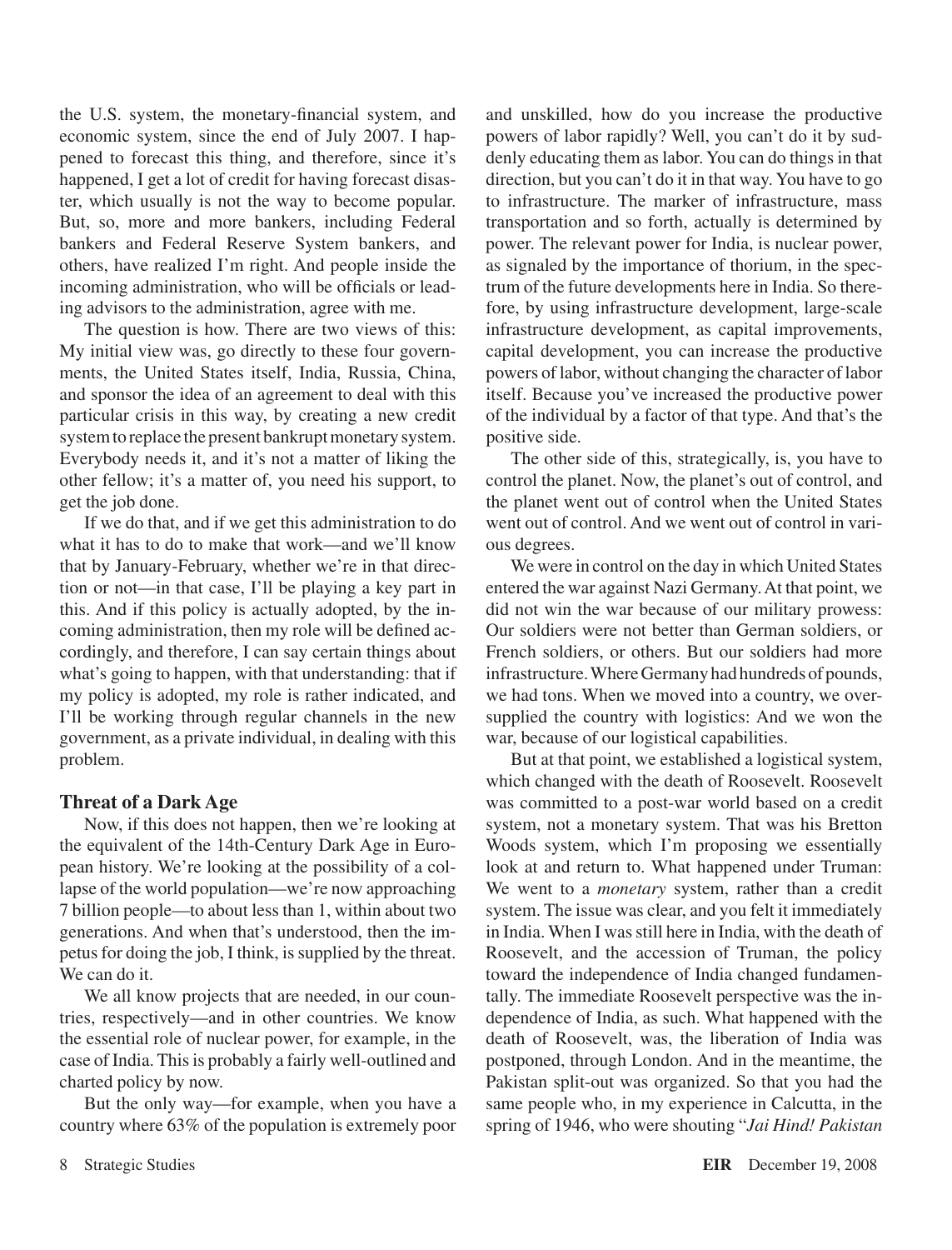

EIRNS/Richard Magraw

*If India joins in a four-power nucleus for a new credit system, LaRouche declared, then other nations of Asia will come in right away; others in South America and Africa will also welcome it. Helga Zepp-LaRouche is seated, front row, second from left.*

*Zindabad!*" in the same tune, a little over a year later were killing each other! And this was a key part of this whole process.

### **Post World War II: Return to Imperialism**

But the policy of the Truman Administration, which was practically a stooge for Winston Churchill's policy, to save the Empire! So we had freed Indo-China, to become an independent state, and the British and Truman turned it over to reoccupation by the French colonials. We did the same thing in Indonesia, the same kind of thing. We did similar kinds of things in Africa, not always the same thing, but similar kinds of things. So, in effect, we recolonized the world.

And on this basis, we re-created a British-style monetary system, in place of a credit system: This was the significance of John Maynard Keynes. John Maynard Keynes, who, in 1937, professed himself to be a fascist—and he *was* a fascist. I fought some of his supporters, back in 1971: He *was* a fascist! He changed his flag, but he didn't change his trousers. He was the same thing.

So, we had an international monetary system, which was essentially imperialist in its character, based on a specific orientation to re-colonialism in many parts of the world, but essentially of a monetary system, which became then the entity—which became known as the Anglo-American-Dutch monetary system—and this entity became, actually, the force of an empire.

In 1968, 1971-73, the United States lost its controlling position in this empire, and the British took over. And they took over largely through a fake called an oil hoax, the petroleum hoax of 1973, in which the Saudis and the British formed a special organization. And if you look at this Saudi-British operation of 1973, on the oil hoax, you have the genesis of what you call the "Islamic problem" in this region, today.I mean, you had these religious conflicts already, but you didn't have this problem, this Islamic problem that's popping up

today. It started in 1973 with the oil hoax.

So, that's essentially our situation: that we have the prospect of a solution. And I think my proposal on this thing is clear; it's clear to many people in what will be my own government. And if it doesn't go, then we'll have a disintegration.

### **We're in a Deadly Situation**

Then, you'll have, for example, a collapse of the present government of China; it will not be sustainable in its present form, under this condition. You will have a crisis in Russia. You will have the spread of chaos in all of these areas, and therefore, you're back on emergency rations of trying to set up various kinds of defenses, which are internal defenses against chaos spreading internally, and also protecting borders. You're simply going to have to have a kind of imperialist environment, in which you're fighting and maintaining forces and measures, just to survive!

Because, when you're under conditions of a general breakdown crisis, when you look at the world food supply—look at the vulnerabilities in the world food supply, and look at the basis this represents for threats, for instability in every part of the world, then your con